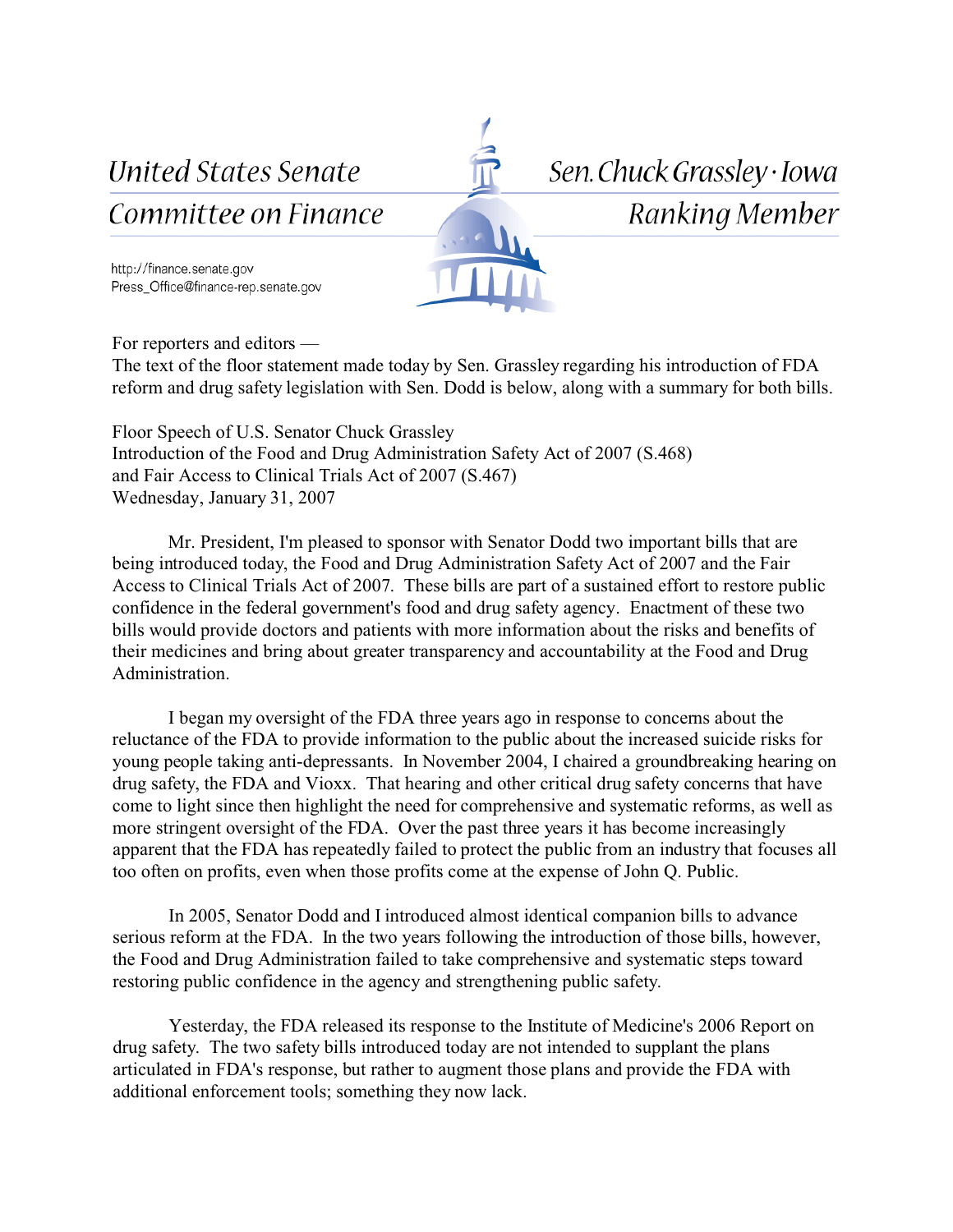In fact, one of our bills is intended to specifically address a serious problem that was also identified by the Institute of Medicine. Dr. Alta Charo, a member of the IOM committee that wrote the report on drug safety, stated to USA Today, "I have to confess I'm disappointed that they [the FDA] ignored one of our most critical recommendations." According to the USA Today article, she was referring to IOM's recommendation that the FDA give more clout to the office that monitors drugs after they go on the market. I agree with Dr. Charo.

The Food and Drug Administration Safety Act of 2007 would establish an independent Center within the Food and Drug Administration - the Center for Postmarket Evaluation and Research for Drugs and Biologics (CPER). The Director of CPER would report directly to the FDA Commissioner, and would be responsible for conducting risk assessment for approved drugs and biological products.

This new center would also be responsible for ensuring the safety and effectiveness of drugs once they are on the market. Unfortunately, what happens now at the FDA is that the office that reviews the safety of drugs is a mere consultant and under the thumb of the office that puts the drugs on the market in the first place. Even more troubling is the fact that those who speak out of line are targeted. This legislation would provide the new Center-CPER-with the independence and authority to promptly identify serious safety risks and take necessary actions to protect the public. At the same time, intra-agency communication is essential in addressing drug safety, so this legislation would encourage communication between CPER and the other centers and offices at the FDA that handle drugs and biological products to do what's best for the consumer-not big Pharma.

The FACT Act of 2007 would expand an existing website, www.clinicaltrials.gov, to create a publicly accessible national data bank of clinical trial information. The data bank would be comprised of a clinical trial registry and a clinical trial results database of all publicly and privately funded clinical trials. This legislation would foster transparency and accountability in health research and development and ensure that the scientific community and the general public have access to basic information about clinical trials. The legislation would also create an environment that would encourage companies to submit clinically important information about their products from the FDA and from the public.

If we have learned anything over the last few years, it is that the FDA is a troubled agency that lost sight of its most important function-to ensure the safety and efficacy of new prescription drugs. Unfortunately, the public has good reason to doubt the FDA's ability to do its job, and experts from all over this country have expressed concern. These two bills will help put FDA back on the path to fulfilling its mission and most importantly put the American consumer first.

Mr. President, in closing, I ask unanimous consent that my statement be printed into the record and coupled with the statement Senator Dodd will file later today regarding the introduction of these important pieces of legislation.

Summary of the Food and Drug Administration Safety Act of 2007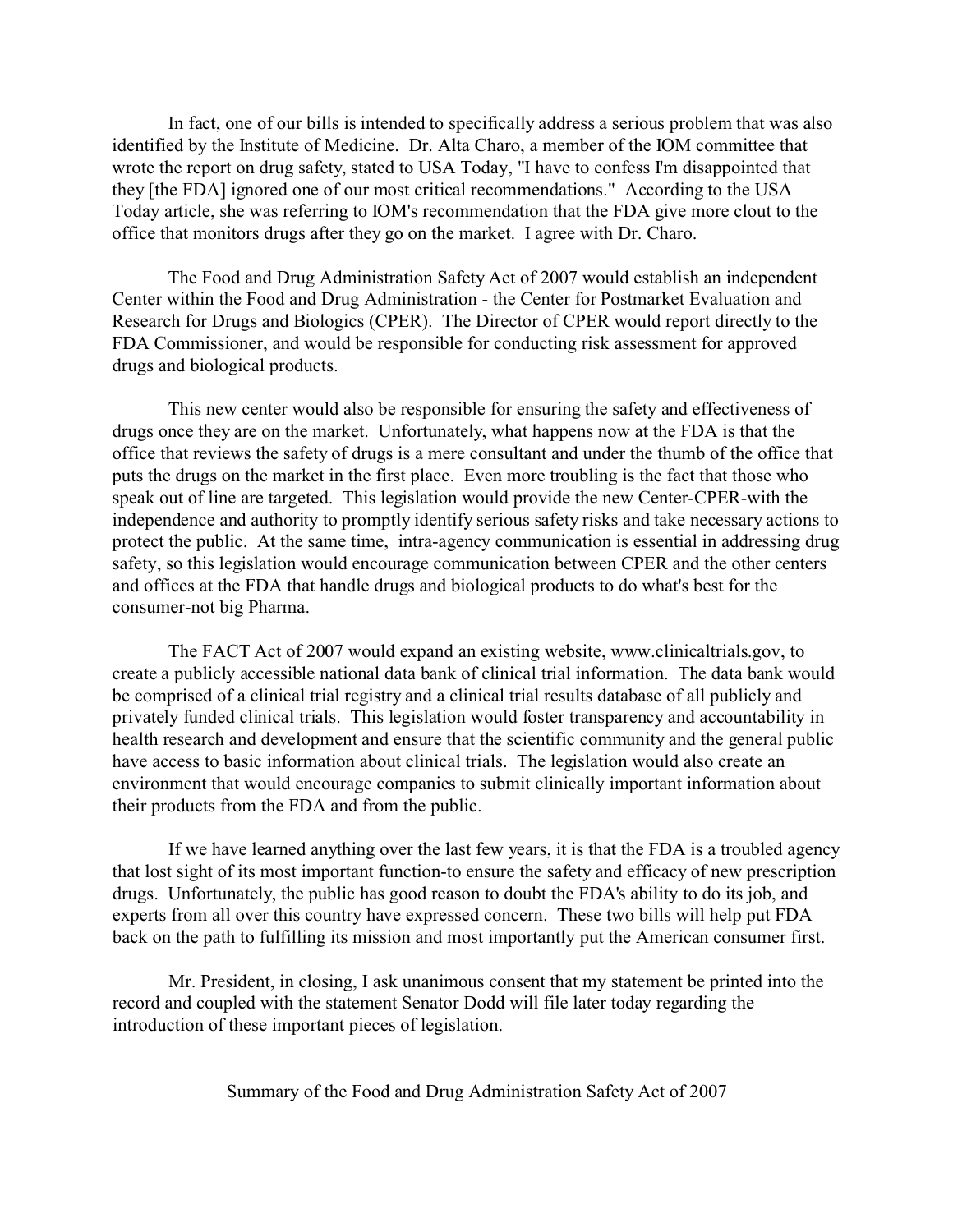## Senator Charles E. Grassley (R-IA), Senator Christopher J. Dodd (D-CT), Senator Barbara A. Mikulski (D-MD), Senator Jeff Bingaman (D-NM) January 31, 2007

The Food and Drug Administration Safety Act of 2007 (FDASA) will establish an independent Center within the Food and Drug Administration (FDA) - the Center for Postmarket Evaluation and Research for Drugs and Biologics (CPER). The Director of CPER will report directly to the FDA Commissioner and will be responsible for conducting risk assessment for approved drugs and biological products and ensuring their safety and effectiveness once they are on the market.

## FDASA will:

Authorize the Director to require manufacturers to conduct postmarket clinical or observational studies if there are questions about the safety or efficacy of a drug or biological product.

Authorize the Director to determine whether an approved drug or licensed biological product may present an unreasonable risk to the health of patients or the general public, given the known benefits.

Authorize the Director to take corrective action if a drug or biological product presents an unreasonable risk to patients or the general public - including the authority to make changes to the label or approved indication, place restrictions on product distribution, require physician and consumer education, and require the use of other risk management tools.

Allow the Director to withdraw approval of a drug or biological product if necessary to protect the public health.

Require submission of advertising prior to dissemination, and certain advertising disclosures related to risks and benefits to patients, if one or more of the three following conditions is met: the Director has determined that the product may present an unreasonable risk to patients, the product is the subject of an outstanding postmarket study requirement, or the product was approved within the last two years.

Ensure that the Director benefits from all appropriate resources, including consultation with the Center for Drug Evaluation and Research (CDER) or the Center for Biologics Evaluation and Research (CBER), and makes all decisions based on a risk-benefit analysis.

Ensure that all findings and decisions made by CPER are transparent.

Establish strong enforcement mechanisms, including civil monetary penalties, for those who fail to comply.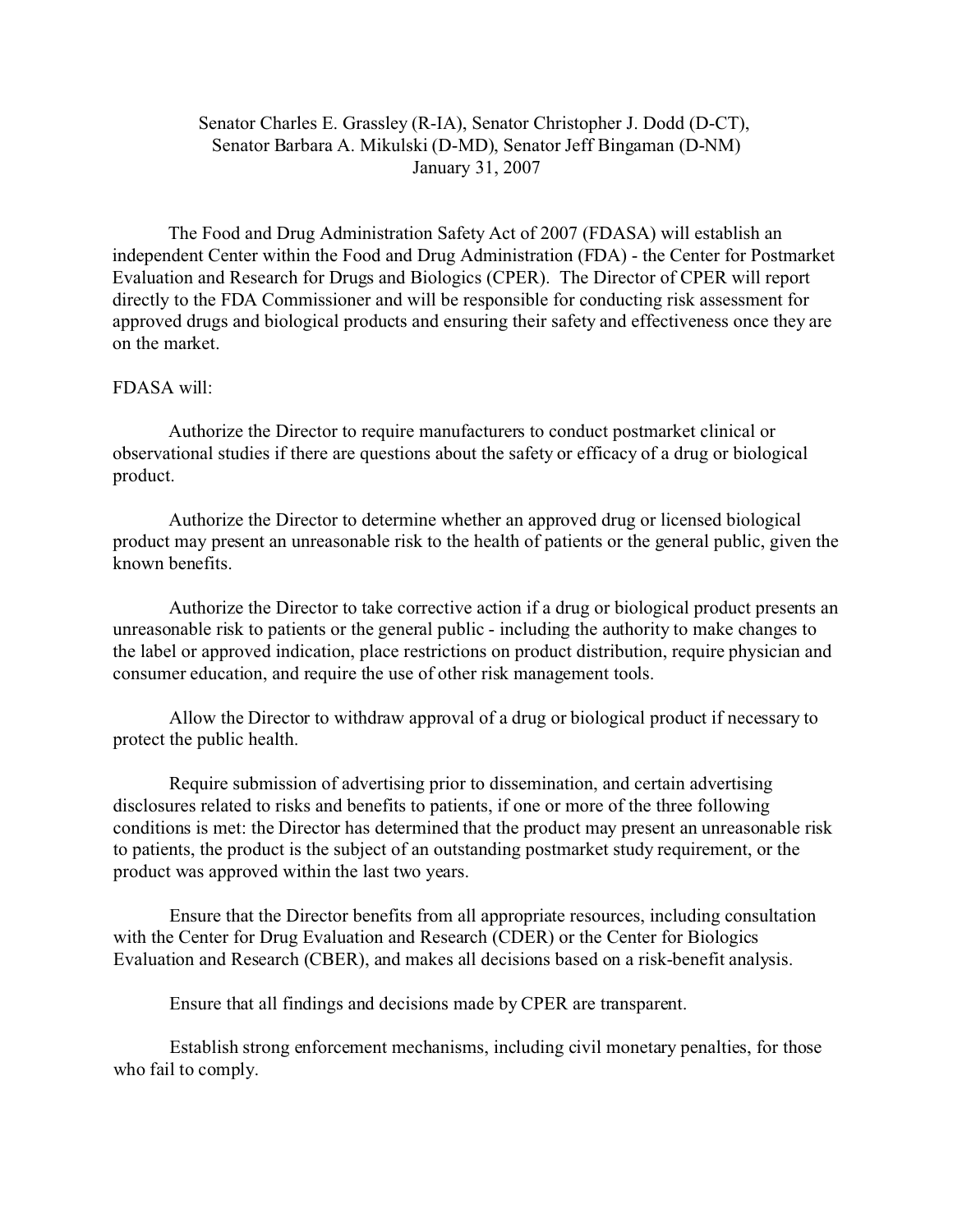Require a report and recommendations to Congress on postmarket surveillance of medical devices.

Authorize graduated appropriations totaling \$500 million over five years to ensure that CPER has the resources to accomplish its goals.

## Summary of the Fair Access to Clinical Trials (FACT) ACT Introduced by Senator Dodd (D-CT), Senator Grassley (R-IA), Senator Wyden (D-OR), Senator Bingaman (D-NM), Senator Durbin (D-IL), Senator Harkin (D-IA) January 31, 2007

The FACT Act will expand www.clinicaltrials.gov to create a publicly accessible national data bank of clinical trial information comprised of a clinical trial registry and a clinical trial results database. The legislation will foster transparency and accountability in health-related intervention research and development and ensure that the scientific community and the general public have access to basic information about clinical trials. The legislation will also prevent companies from withholding clinically important information about their products.

The FACT Act will:

Maintain a clinical trial registry accessible to patients and health care practitioners seeking information related to ongoing clinical trials for serious or life-threatening diseases and conditions;

Establish a clinical trial results database of all publicly and privately funded clinical trial results regardless of outcome that is accessible to the scientific community, health care practitioners, and members of the public;

Require the Food and Drug Administration (FDA) to make internal drug approval and safety reviews publicly available, including documentation of significant differences of opinion and their resolution;

Build on the successful model of www.clinicaltrials.gov, which was established in 1997. The web site will continue to be run by the National Library of Medicine at the National Institutes of Health, with assistance from the FDA;

Apply to clinical trials for drugs, biologics, and medical devices. All trials must be registered in the database in order to obtain approval from a U.S. Institutional Review Board;

Require that foreign trials that are submitted to the FDA as part of a new drug application or a supplemental drug application or are used in advertising to U.S. physicians be posted in the database in a timely manner;

Require that researchers promptly disclose the objectives, eligibility criteria, sources of